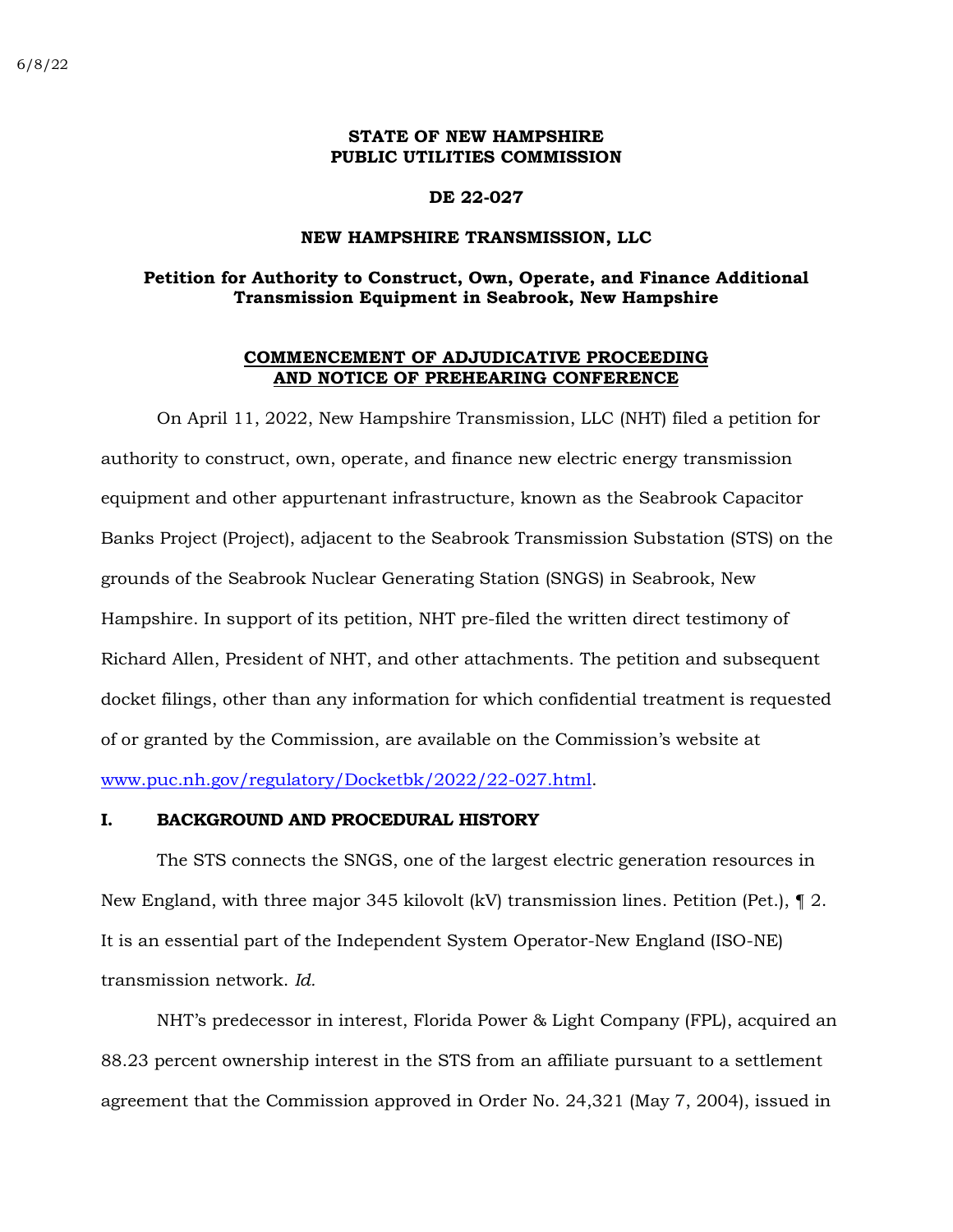Docket No. DE 03-186 (Settlement Agreement). In that order, the Commission determined that it would be consistent with the public good for FPL to be granted authority to operate as a public utility under New Hampshire law for the purpose of owning and operating the STS, subject to the conditions contained in the Settlement Agreement. *See id.* at 6-9. One of these conditions required FPL to comply with the provisions of RSA chapter 369 when seeking financing for the STS. *See* Settlement Agreement (attached to Pet. as Appendix 1), Subsection II.1. The Commission noted that, although the Settlement Agreement did not preclude FPL from expanding its New Hampshire operations beyond the STS, "the [Settlement Agreement] makes it clear that no such authority is being granted or acceded to here." Order No. 24,321 at 8-9.

In 2010, the Commission authorized FPL to transfer its 88.23 percent ownership<sup>1</sup> interest in the STS to NHT, a wholly owned subsidiary of NextEra Energy Transmission, LLC, in Docket No. DE 10-042. *See* Order No. 25,105 (May 26, 2010). The Commission found that NHT had the requisite managerial, technical, and financial capabilities to own and operate the STS under RSA 374:22, and it determined that it was in the public good to grant NHT the authority to operate as a public utility in New Hampshire. *Id.* at 7-8. In Order No. 25,105, the Commission stated that it would continue to regulate NHT pursuant to the terms of the Settlement Agreement, noting that NHT had agreed to assume the rights and responsibilities of FPL under the Settlement Agreement. *Id.* at 7.

NHT sought the Commission's authorization to enter into a loan agreement with NextEra Capital Holdings, Inc., NHT's lender and indirect holding company, in Docket No. DE 18-171. Order No. 26,204, at 1 (December 21, 2018). Among other things, the financing was intended to be used for the repair of the STS's aging infrastructure. *Id.*

<sup>&</sup>lt;sup>1</sup> Massachusetts Municipal Wholesale Electric Company, Taunton Municipal Lighting Plant, and Hudson Light  $\&$ Power Department currently own the remaining interest in the STS. Pet., ¶ 1.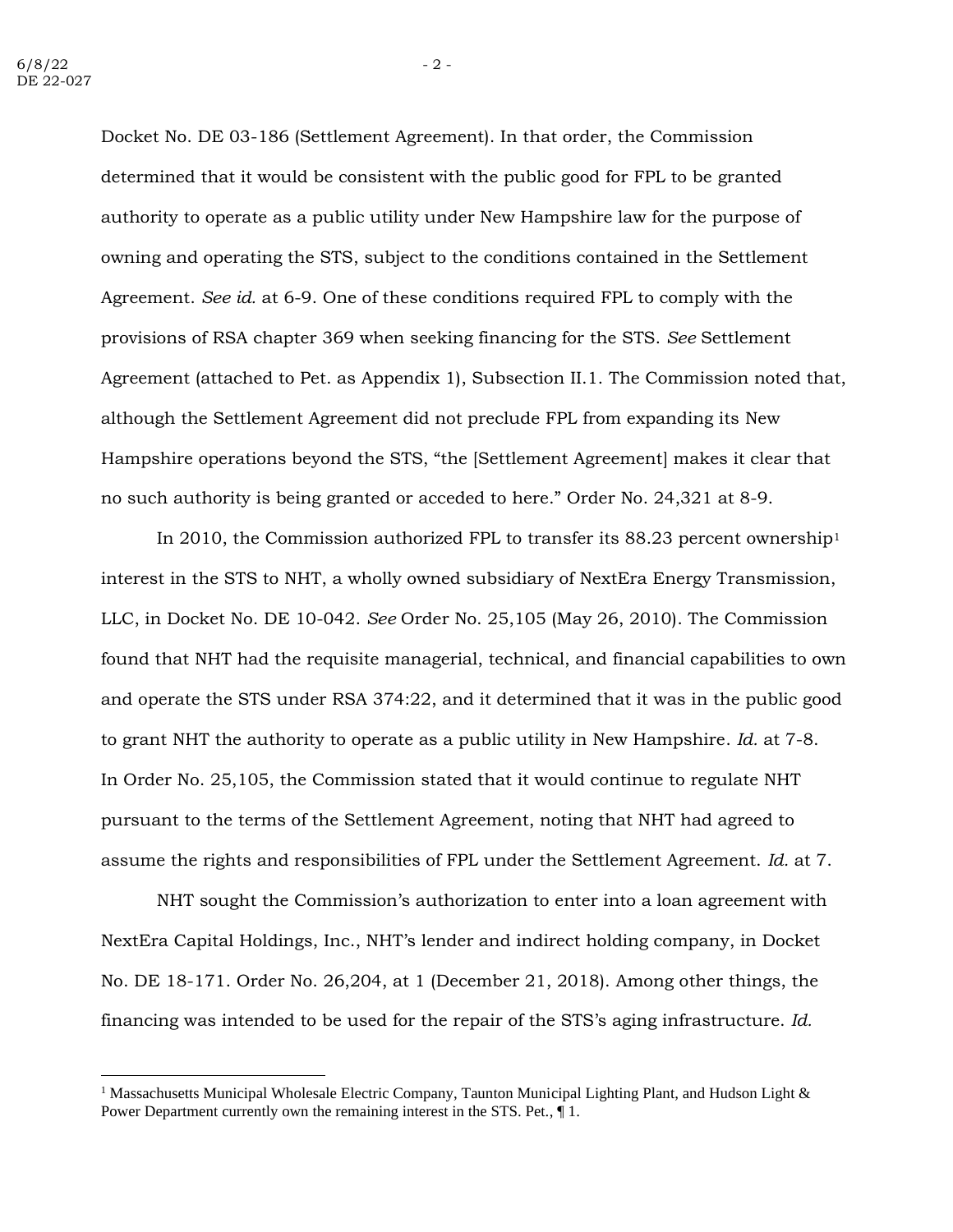at 1-2. The Commission authorized NHT to issue long-term, secured debt instruments, in an aggregate principal amount not to exceed \$59 million, over a two-year period from January 1, 2019 through January 1, 2021. *Id.* at 2, 4. The Commission subsequently granted NHT's request to extend the term of its loan agreement with NextEra Capital Holdings, Inc. from January 1, 2021 to January 1, 2023. *See* Order No. 26,432 (December 17, 2020).

On April 1, 2022, NHT filed a petition with the New Hampshire Site Evaluation Committee (SEC) in SEC Docket No. 2021-05, in which it requested the SEC to exempt the Project from approval and certificate requirements pursuant to RSA 162-H:4, IV. Alternatively, NHT sought a declaratory ruling that the Project did not constitute a "sizeable addition" to the STS, for which a certificate to construct an energy facility was required under RSA 162-H:5, I, or expedited review of its application for a Certificate of Site and Facility.

According to Mr. Allen's pre-filed testimony in the above-captioned docket, ISO-NE selected the Project as one element of ISO-NE's preferred solution to address a reliability need identified in its New Hampshire 2029 Solutions Study. Pet., Appendix 3*,* at 3. NHT stated in the petition that, based on its reading of the Settlement Agreement and RSA 374:22 and RSA 374:26, to proceed with the Project, it required the Commission's approval to construct, own, and operate the additional transmission facilities in New Hampshire that would result from the Project. Pet., ¶ 3. It requested the Commission to find that it would be in the public good for NHT to be authorized as a public utility to construct, own, and operate the Project. *See id.,* ¶ 11.

In addition, NHT requested the Commission to further extend the term of the loan agreement approved in Docket No. DE 18-171 to January 1, 2024 to accommodate construction of the Project. Pet., ¶s 14-15. NHT maintained that there are sufficient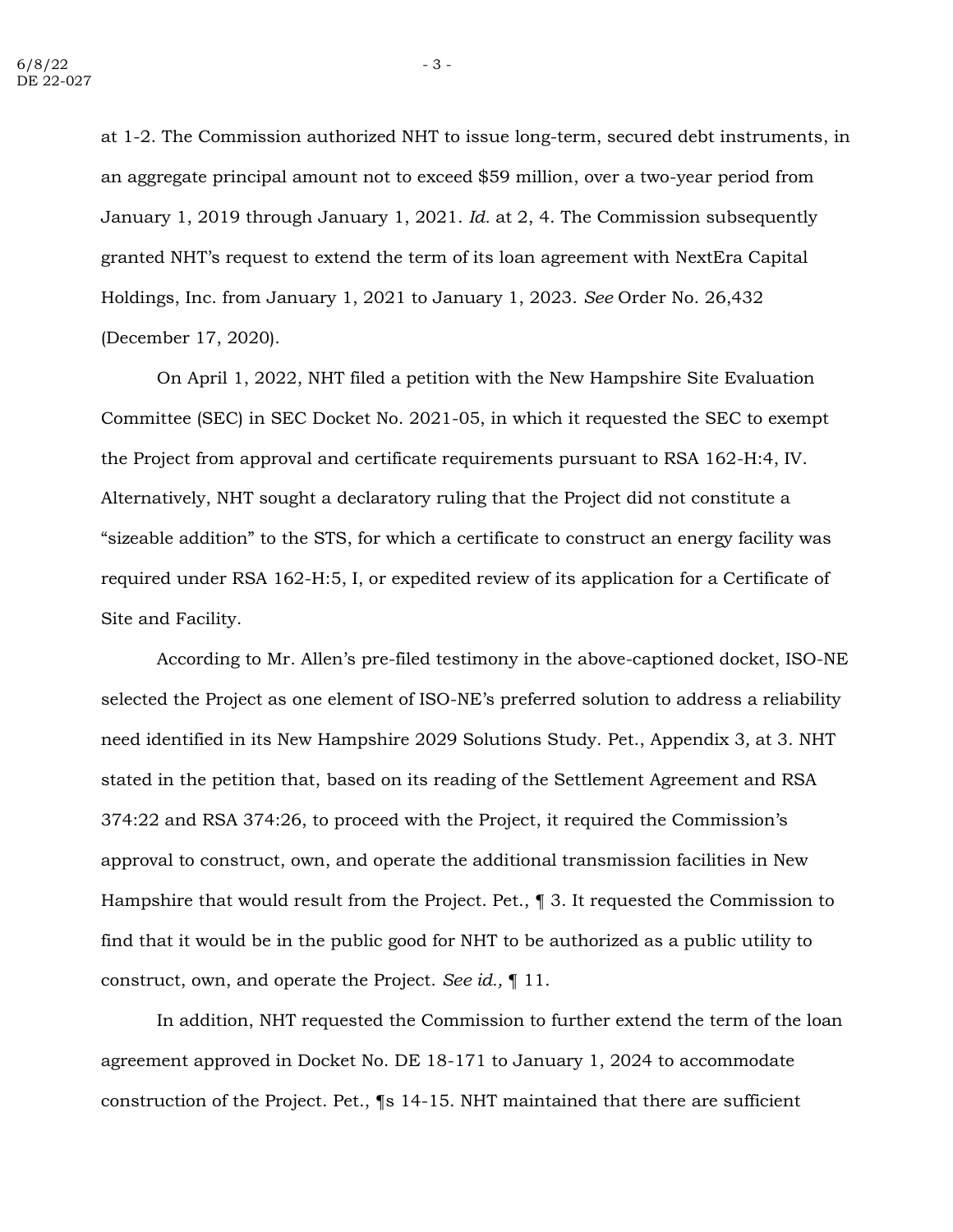funds from this approved financing to fund the Project, which is presently estimated to cost \$8.9 million. *Id.,* ¶s 5 and 15. NHT requested the Commission to authorize it to pay for the Project from these funds. *Id.,* ¶ 15.

NHT requested a final order from the Commission in this proceeding no later than September 1, 2022, Pet., ¶ 7. On June 1, 2022, NHT filed a letter asking the Commission to schedule a prehearing conference, so that a procedural schedule could be established for this docket.

## **II. ISSUES PRESENTED**

The filing presents, *inter alia,* the following issues: whether NHT's request for authorization to construct, own, and operate the Project requires the Commission's approval under the Settlement Agreement and/or Order No. 24,321, RSA 374:22, and RSA 374:26, and if so, whether NHT's construction, ownership, and operation of the Project would be for the public good or otherwise warranted under the applicable standards; and whether NHT's request to modify the Commission's orders in Docket No. DE 18-171 to provide financing for the Project and to extend the term of the loan agreement requires Commission approval under RSA 369:1 or modification of prior orders pursuant to RSA 365:28, and if so, whether NHT's request would be for the public good or otherwise warranted under the applicable standards. Accordingly, an adjudicative proceeding will be convened to address these issues.

The Commission will be conducting the prehearing conference and any hearings scheduled in this matter in person. The Commission will consider requests to conduct hearings using a hybrid format to permit remote participation by a specific individual only if the Commission has determined that a sufficient reason has been provided for why that individual would be unable to attend in person. Any party requesting that a specific individual be permitted to participate remotely should file a written request with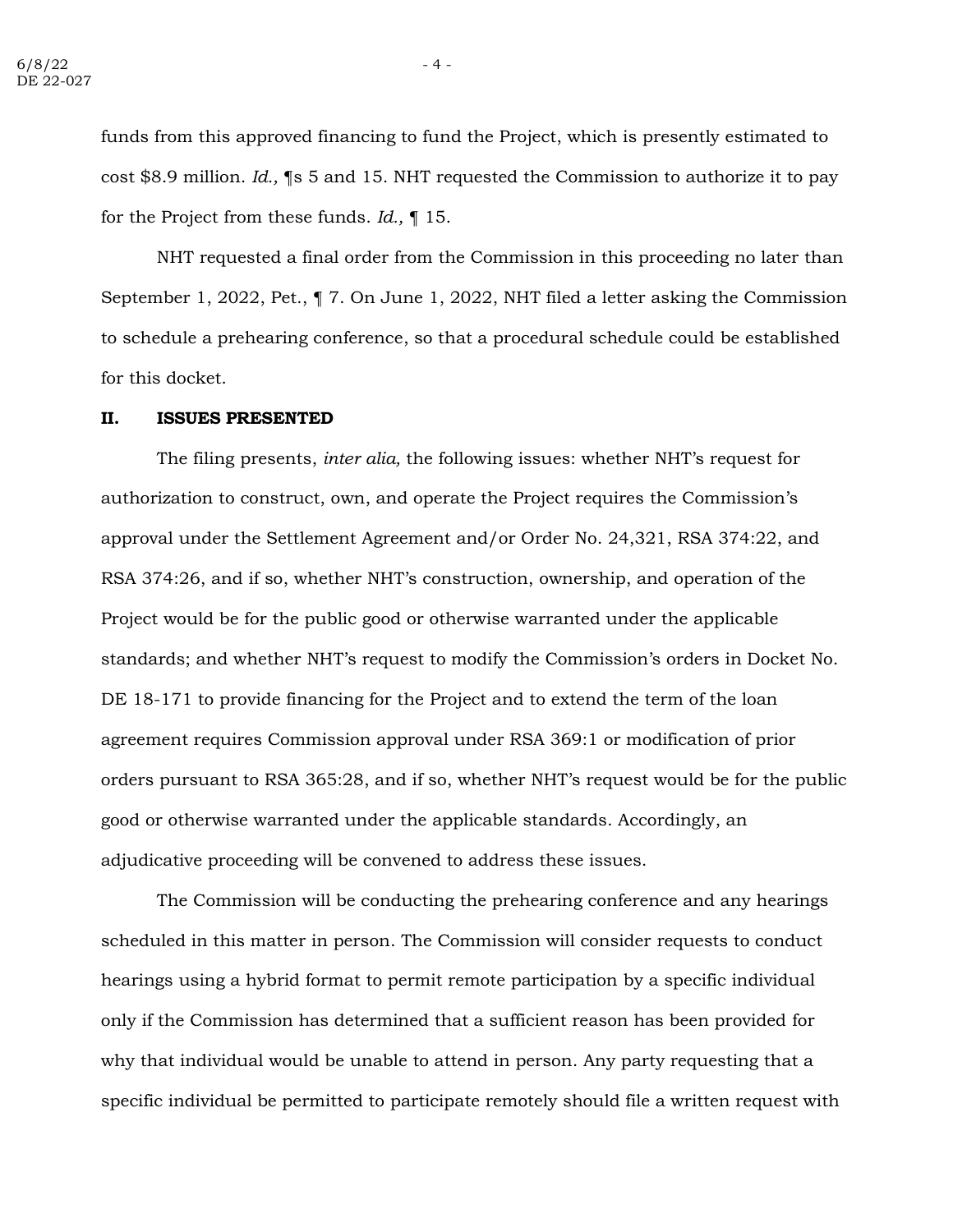the Commission's Clerk's Office no later than fifteen (15) days prior to the prehearing conference or hearing date. If the Commission determines that one or more individuals will be permitted to appear remotely, then individuals in the Commission's hearing room, including the Commissioners, will be broadcast on a web-enabled platform.

## **Based upon the foregoing, it is hereby**

**ORDERED**, that an adjudicative proceeding be commenced for the purpose of reviewing and resolving the foregoing issues pursuant to RSA chapter 541-A; RSA 374:22, RSA 374:26, RSA 369:1, RSA 365:28, and the Commission's procedural rules; and it is

**FURTHER ORDERED**, that the Commission will hold a prehearing conference, pursuant to N.H. Admin. R., Puc 203.15, at its offices located at 21 S. Fruit St., Suite 10, Concord, New Hampshire, on July 7, 2022, at 1:30 p.m., at which each party should be prepared to address any of the issues set forth in N.H. Admin. R., Puc 203.15; and it is

**FURTHER ORDERED,** that during the prehearing conference, the Commission will consider the matters listed in Puc 203.15(c) and (d), including the establishment of a procedural schedule governing the remainder of the proceeding. Parties and potential parties are encouraged to facilitate the development of a procedural schedule by conferring prior to the prehearing conference, so that the presiding officer can address any matters on which there is disagreement during the prehearing conference. Any procedural schedule, however, will not be approved until after the prehearing conference and after consulting the Commission's calendar; and it is

**FURTHER ORDERED**, that, immediately following the prehearing conference, NHT shall make appropriate personnel available for the parties, to hold a technical session to review the filing; and it is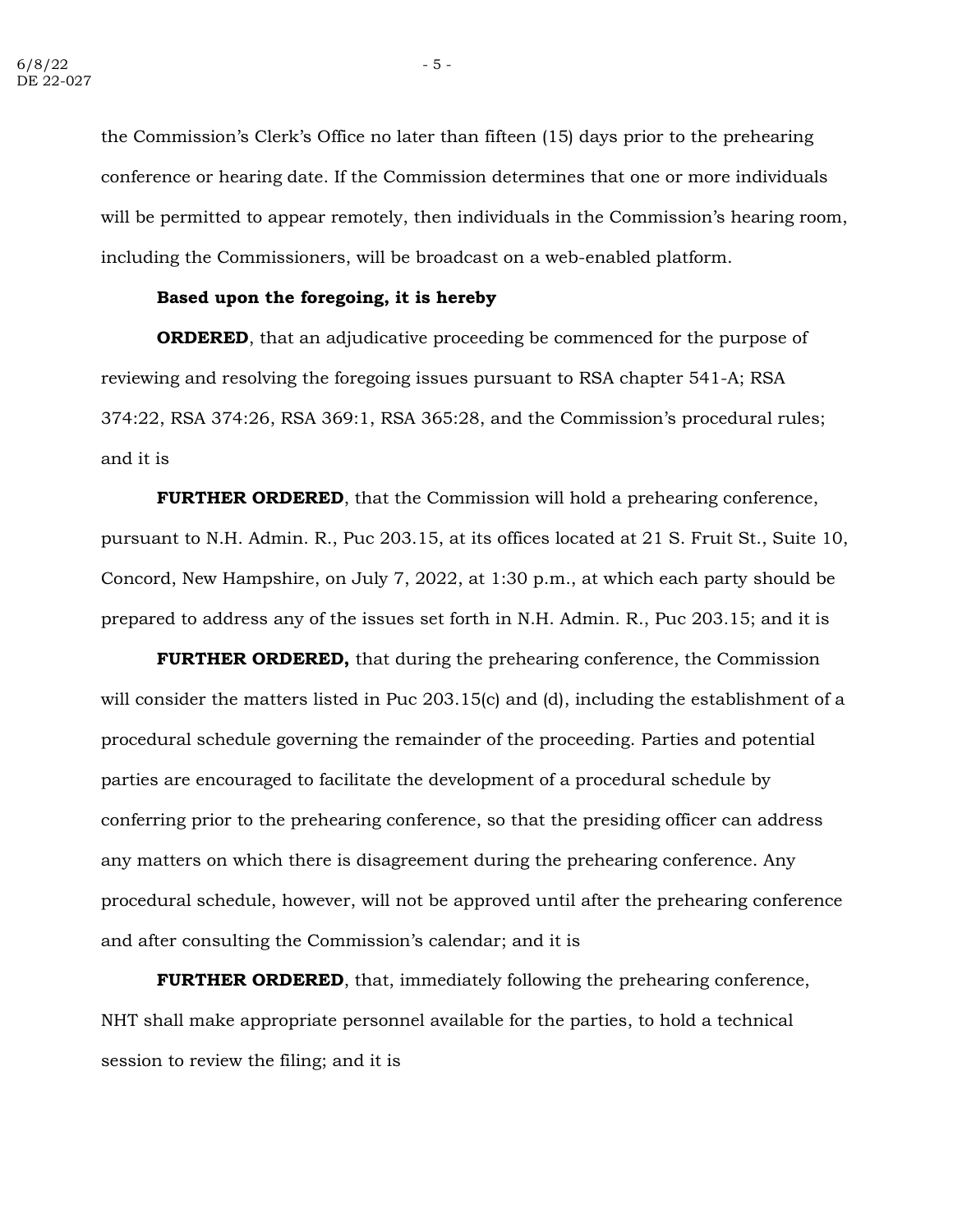**FURTHER ORDERED**, that any entity or individual may petition to intervene and seek to be admitted as a party in this proceeding. Each party has the right to have an attorney represent the party at the party's own expense; and it is,

**FURTHER ORDERED**, that, consistent with N.H. Admin. R., Puc 203.17 and Puc 203.02, any entity or individual seeking to intervene in the proceeding shall file with the Commission a petition to intervene with copies sent to NHT and any other parties on the service list, on or before June 24, 2022. The petition shall state the facts demonstrating how the petitioner's rights, duties, privileges, immunities, or other substantial interests may be affected by the proceeding, consistent with N.H. Admin. R., Puc 203.17; and it is

**FURTHER ORDERED**, that any party objecting to a petition to intervene make said objection on or before July 5, 2022; and it is

**FURTHER ORDERED**, that parties shall file any proposed exhibits, written testimony, motions, or other documents intended to become part of the record in this proceeding with the Commission. Pursuant to the secretarial letter issued on March 17, 2020, which is posted on the Commission's website at

[https://www.puc.nh.gov/Regulatory/Secretarial%20Letters/20200317-SecLtr-Temp-](https://www.puc.nh.gov/Regulatory/Secretarial%20Letters/20200317-SecLtr-Temp-Changes-in-Filing-Requirements.pdf)[Changes-in-Filing-Requirements.pdf,](https://www.puc.nh.gov/Regulatory/Secretarial%20Letters/20200317-SecLtr-Temp-Changes-in-Filing-Requirements.pdf) all Commission rules requiring the filing of paper copies are suspended until further notice. Parties may elect to submit any filing in electronic form unless otherwise ordered by the Commission. Filings will be considered filed as of the time the electronic copy is received by the Commission; and it is

**FURTHER ORDERED,** that NHT shall refile the testimony of Richard Allen with sequential page numbers, pursuant to New Hampshire Code of Administrative Rules, Puc 203.04(a)(3); and it is

**FURTHER ORDERED**, that routine procedural inquiries may be made by contacting the Commission's Clerk's Office at (603) 271-2431 or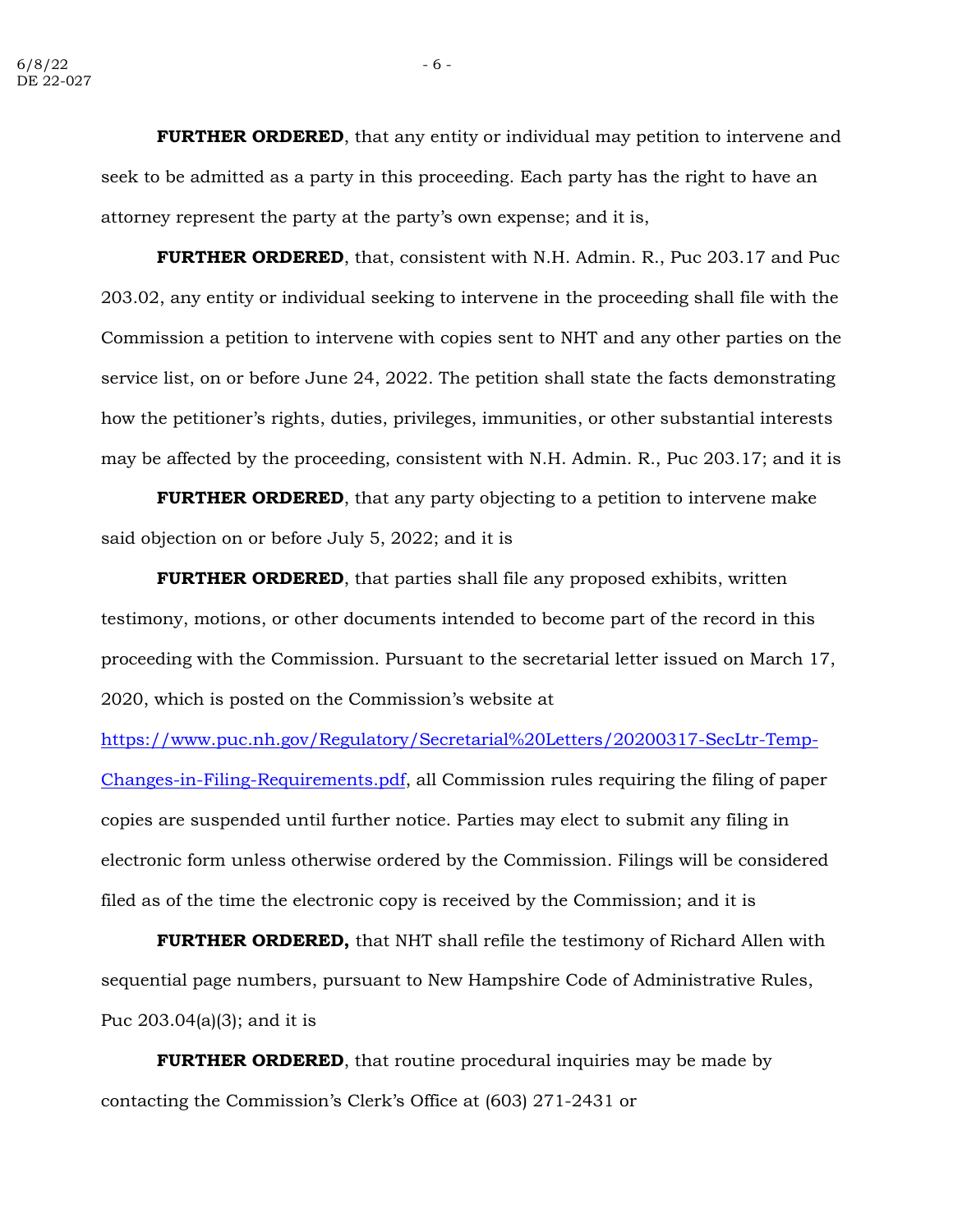[ClerksOfffice@puc.nh.gov.](mailto:ClerksOfffice@puc.nh.gov) All requests to the Commission should be made in a written pleading filed with the Commission. Unless otherwise authorized by law, *ex parte* communications are prohibited; and it is

**FURTHER ORDERED**, that pursuant to N.H. Admin. R., Puc 203.12, NHT shall notify all entities and individuals desiring to be heard at this hearing by publishing a summary of this order of notice (attached) no later than June 18, 2022, in a newspaper with general circulation in those portions of the state in which the Project is proposed to operate, such publication to be documented by affidavit filed with the Commission on or before June 30, 2022. In addition, the Clerk shall publish this order of notice on the Commission's website no later than two business days after the date of issue; and it is

**FURTHER ORDERED,** that any hearings in this matter shall be conducted in accordance with the attached hearing guidelines.

So ordered, this eighth day of June, 2022.

 $NIII$ 

Daniel C. Goldner Chairman

Pradip K Commissioner

Carleton B. Simpson Commissioner

Individuals needing assistance or auxiliary communication aids due to sensory impairment or other disability should contact the NHPUC, 21 S. Fruit St., Suite 10, Concord, New Hampshire 03301-2429; 603- 271-2431; TDD Access: Relay N.H. 1-800-735-2964. Notification of the need for assistance should be made one week prior to the scheduled event.